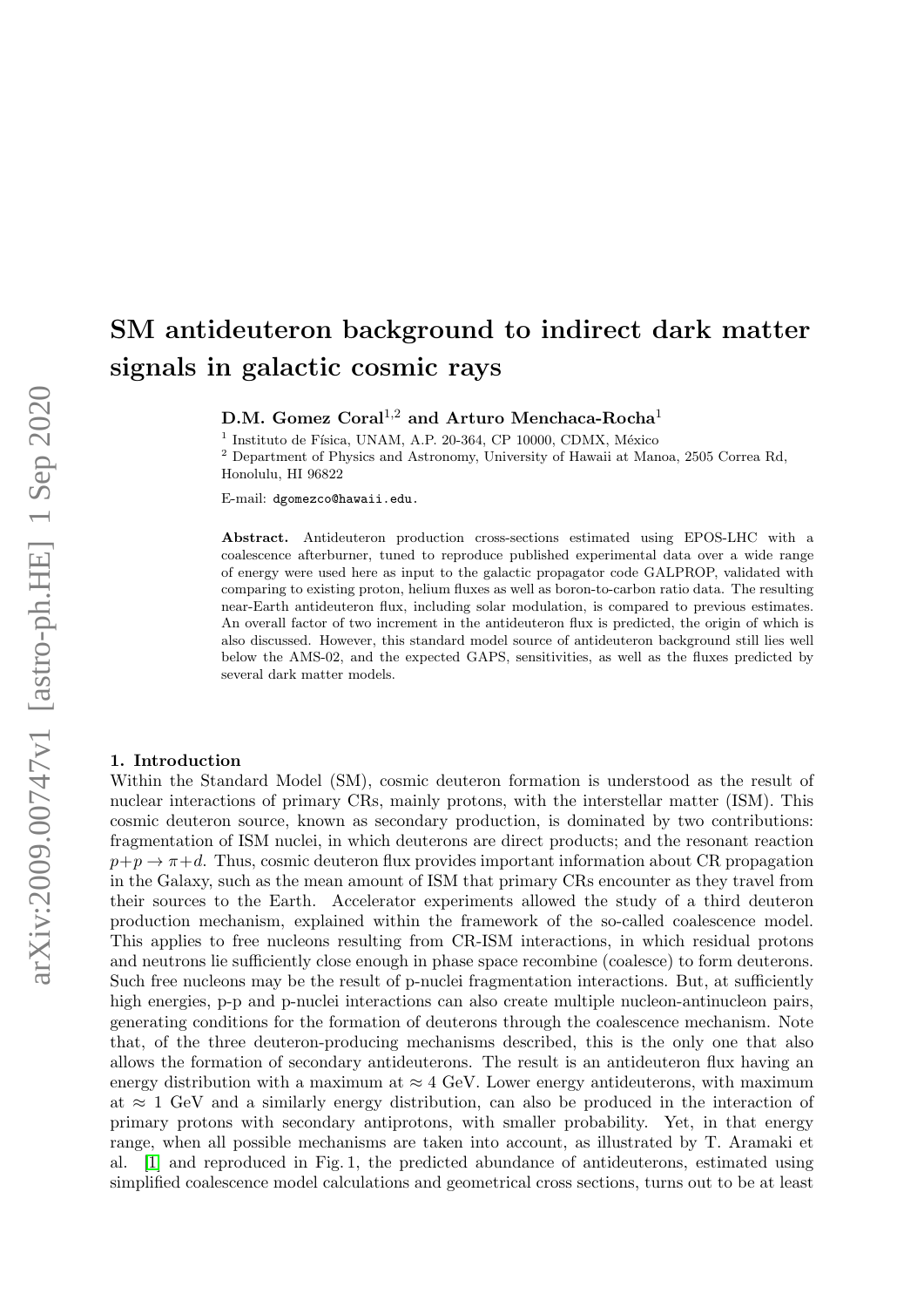one order of magnitude smaller than what several models predict for antideuteron production from dark matter particle-antiparticle annihilation.



Figure 1. Expected antideuteron flux from three different dark matter candidates [\[2,](#page-7-1) [3,](#page-7-2) [4\]](#page-7-3) compared to expected secondary production predicted by Ibarra et al. [\[6\]](#page-7-4) and the corresponding detector sensitivity limits.

The predicted low energy secondary SM antideuteron-free window  $(E_{kin} = 0.1 \text{ GeV to 1})$ GeV) shown in Fig. 1 generated great interest in dark matter research. Given the continuous improvement of Monte Carlo particle-interaction simulators, as well as the development by our group of an afterburner scheme to include in them the deuteron/antideuteron coalescence mechanism [\[7\]](#page-7-5), in Ref. [\[8\]](#page-7-6) we estimated secondary antideuteron cross sections predictions (see Fig. 2), based on available accelerator data over a wide range of energies.



**Figure 2.** Antideuteron total production cross-section [\[8\]](#page-7-6) in  $p+p$  collisions (left), and in  $p+He$ collisions (right). The expected antideuteron cross-section from Duperray's parametrization [\[5\]](#page-7-7) has been added. In the lower panels Duperray and MC predictions for antideuteron are compared. Vertical broken lines represent the antideuteron production threshold.

In Fig. 2, as expected, simplified cross section estimations work best at high energies but show important deviations from our HEP simulators in the low energy region, where the best possible SM background knowledge is required.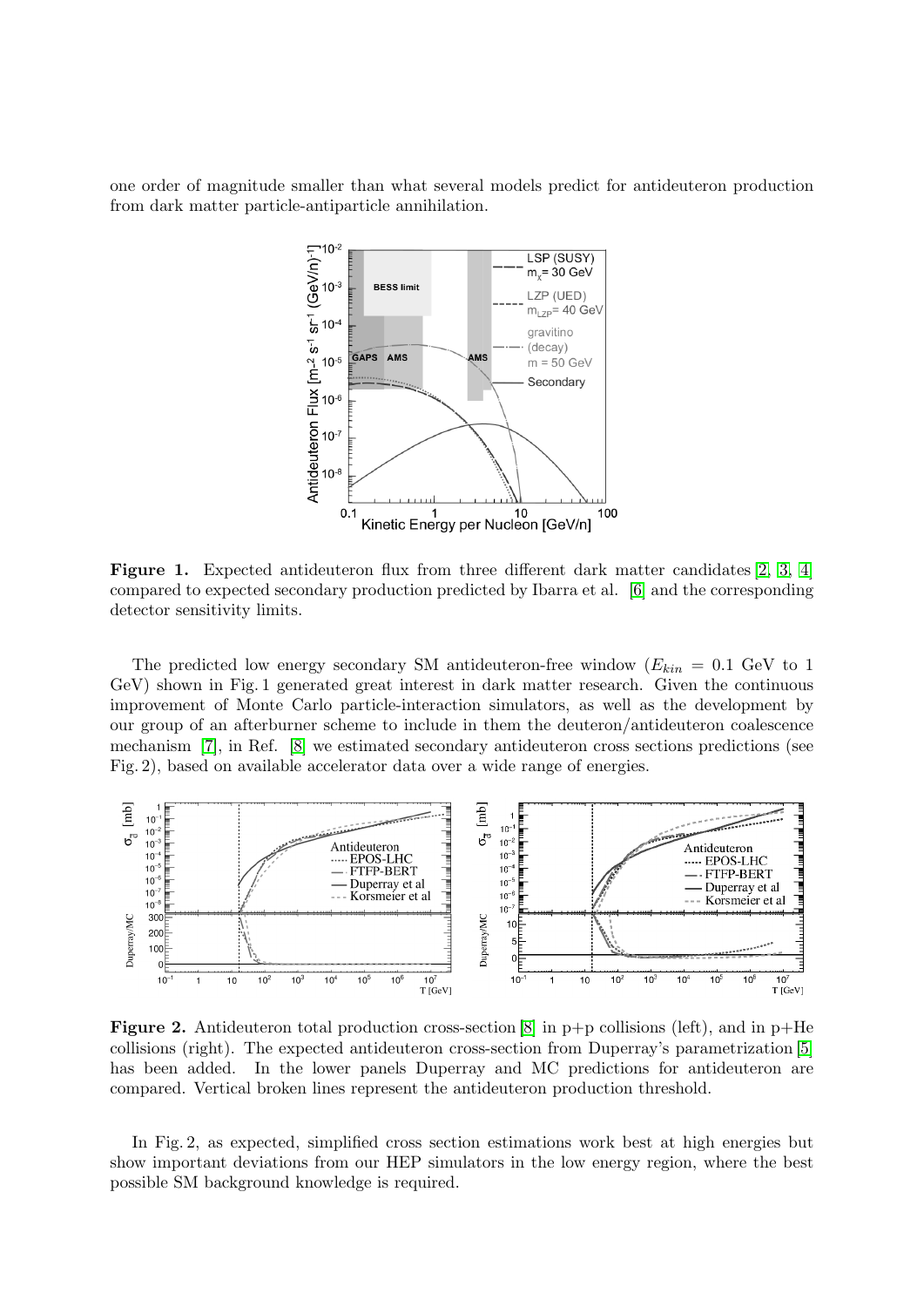Here, we present preliminary results [\[9\]](#page-7-8) of using the cross sections shown in Fig. 2 as input to the galactic-transport code GALPROP [\[10\]](#page-7-9), to calculate the near-Earth antideuteron flux. This code incorporates as much realistic astrophysical input as possible, together with the latest theoretical developments to simulate the propagation of cosmic-ray nuclei, antiprotons, electrons, and positrons, and computes diffuse  $\gamma$ -rays and synchrotron emission in the same framework.

### 2. Transport

GALPROP [\[10\]](#page-7-9) solves the transport equation considering a source distribution and boundary conditions for all cosmic-ray species. The equation includes Galactic wind (convection), diffusive re-acceleration in the interstellar medium, energy losses, nuclear fragmentation, and nuclear decay. The numerical solution of the transport equation is based on a second-order implicit scheme. The spatial boundary conditions assume free particle escape. The transport equation is written as

$$
\frac{\partial f(p,\vec{r},t)}{\partial t} = \vec{\nabla} \cdot \left( D_{xx}(p,\vec{r}) \vec{\nabla} f - \vec{V} f \right) + \frac{\partial}{\partial p} p^2 D_{pp} \frac{\partial}{\partial p} \frac{1}{p^2} f \n- \frac{\partial}{\partial p} \left[ \dot{p} f - \frac{p}{3} (\vec{\nabla} \cdot \vec{V}) f \right] - \frac{1}{\tau_f} f - \frac{1}{\tau_r} f + q(p,\vec{r},t),
$$
\n(1)

where  $f(p; \vec{r};t)$  is the density of particles in the ISM per unit of total momentum.  $D_{xx}$  is the spatial diffusion coefficient,  $\vec{V}$  is the convection velocity,  $D_{pp}$  is the diffusion coefficient in momentum space describing re-acceleration,  $\dot{p}$  is the momentum loss rate,  $\tau_f$  is the timescale for fragmentation, and  $\tau_r$  is the timescale for the radioactive decay. The last term of Eq. 1 represents the source, integrated of all possible secondary sources contributing to a particular isotope species. For antideuterons, the secondary source terms obtained with the corresponding EPOS-LHC cross sections are shown on the left of Fig. 3. From this, it is concluded the  $p+p$ channel represents around 48% of the total flux, while the antiproton channels account for  $\approx$  5.2% of the antideuteron flux. Note, however, that the latter contribution is dominant below 1 GeV. The contribution from He+He has also been included. On the right side of Fig. 3, the EPOS-LHC source term  $(q_{\bar{d}})$  is compared to results from previous works [\[5,](#page-7-7) [6\]](#page-7-4). These calculations predict a higher antideuteron production in CRs collisions, reaching around twice the value from Ibarra et al. [\[6\]](#page-7-4) and  $\approx 1.2$  times the result from Duperray et al. [\[5\]](#page-7-7). Furthermore, the maximum of the source distribution is slightly shifted in the antideuteron kinetic energy in comparison to parametrizations, being located at  $\approx 5 \text{GeV/n}$ . This shift is a consequence of competing factors folded into the secondary source term, i.e., the rising production cross-section that dominates at low energies (see Fig. 2), and the rapidly decreasing incident CR flux that governs the highenergy region. Thus, in contrast with previous calculations, the production cross-section from EPOS-LHC is more significant in the high energy range, causing an increase observed in  $q_{\bar{d}}$  and, despite the decreasing incident flux. It also produces a broader distribution with a flattened shape on the top of the curve, and the shifting of its maximum.

# 3. Validation

The first step to calculate the propagation of deuterons and antideuteron in the Galaxy correctly is to be sure the transport model is correctly set up. Special care has to be taken concerning the proton and helium fluxes, since they are the primary incident particles. Additionally, the precise measurement of the Boron-to-Carbon ratio by AMS-02 [\[11\]](#page-7-10) helps restricting the diffusion coefficient value, hence, improving the predictability of the model. In Fig. 4 the fluxes obtained using GALPROP with solar modulation effects taken from [\[12,](#page-7-11) [13\]](#page-7-12), are compared to AMS-02 data. On the left-top side is the proton flux, where the solid line represents the GALPROP prediction using a Fisk potential of 570 MeV in the solar modulation model. As a reference, in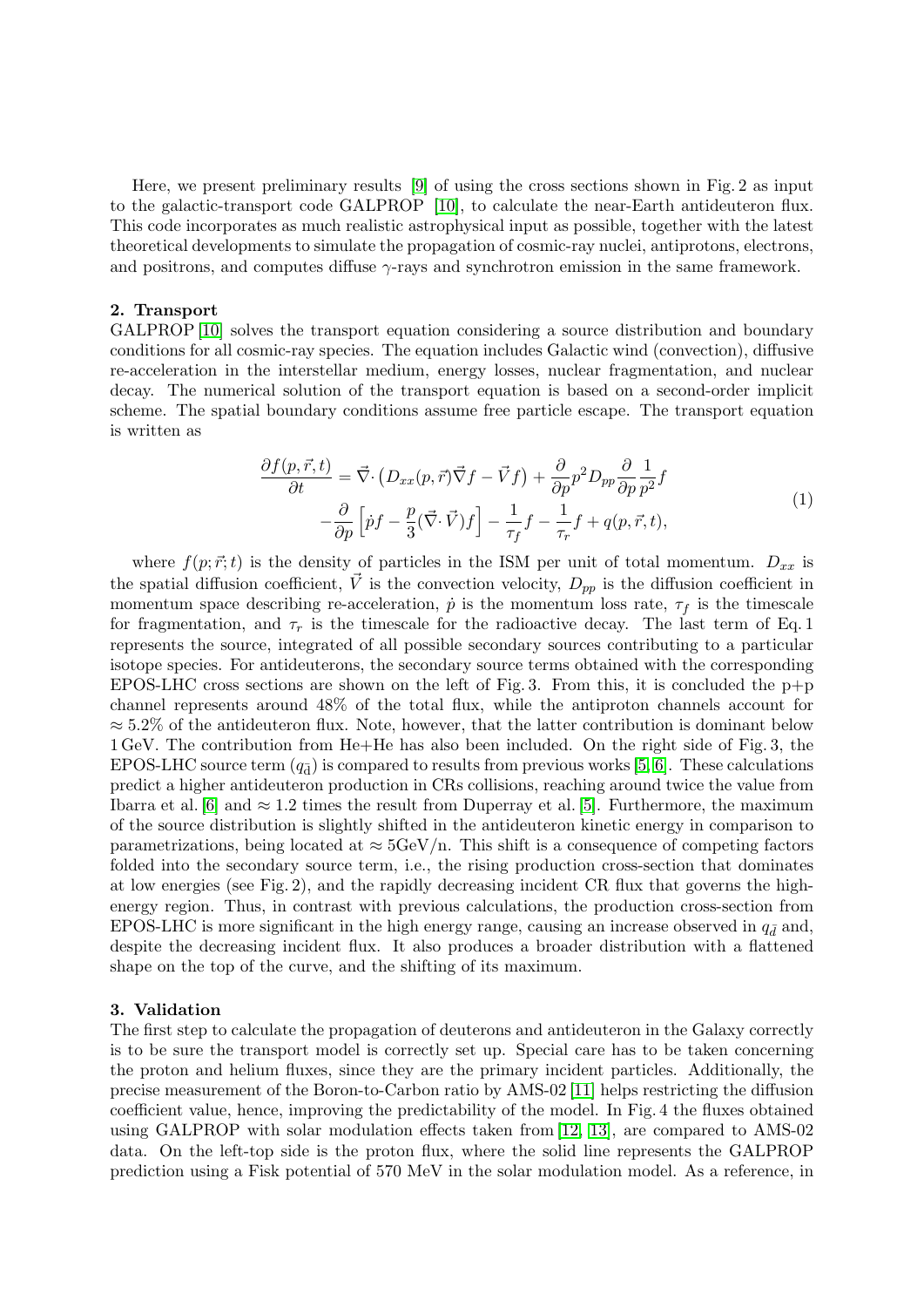

Figure 3. Secondary source term for antideuterons as function of kinetic energy per nucleon. On the left side the "Total" contribution from the most important collisions is shown. On the right side, the result is compared to previous works [\[5,](#page-7-7) [6\]](#page-7-4).

the same figure the dashed line is the same GALPROP result but using the solar modulation model HelMod [\[14\]](#page-7-13). In this theoretical approach, the entire CRs transport equation, from the supernova termination shock, to the Earth orbit is Monte Carlo-simulated. On the right-top side of Fig. 4, the corresponding GALPROP predictions for the Boron-to-Carbon ratio using HelMod, are compared to the AMS-02 [\[11\]](#page-7-10) data. In both cases, the relative difference between simulation and data is less than 20%, and the solar modulation model used is the force field approximation, again with a Fisk potential of 570 MeV. As shown at the bottom of this figure, Helium flux is compared as well, the results differ by a maximum of 10% from AMS-02 data.

As already mentioned, in addition to the most abundant CRs species simulated, and validated in Fig. 4, antiprotons play an essential role in the antideuteron production, and for that reason, their generation in GALPROP has to be analyzed and compared with recent AMS-02 [\[11,](#page-7-10) [15\]](#page-7-14) experimental data.

#### 3.1. Antiprotons

The next step is to determine the antiproton flux using EPOS-LHC and GALPROP to compare with parametrizations. As in the case of antideuterons, to obtain the antiproton flux, the secondary and tertiary source terms have to be calculated [\[9\]](#page-7-8). The dominant channels for the production of the secondary antiprotons are:  $p+p$  at roughly 50−60% of the total contribution, and  $p + He$ ,  $He + p$ , and  $He + He$  at 10 − 20% each; while the channels involving heavier incoming CRs contribute only up to a few percent. Thus, here the contributions from the reactions  $p + p$ ,  $p + He$ ,  $He + p$ , and  $He + He$  were included, and antiprotons created in heavier CRs collisions were ignored. The antiproton multiplicity produced in CRs includes antiprotons from CRs collisions and from hyperon and antineutron decay. This is shown on the left side of Fig. 5, where the total antiproton source is presented. The distribution shows a maximum at around 2 GeV/n, although ours is slightly broader than previous studies [\[5,](#page-7-7) [6,](#page-7-4) [16\]](#page-7-15), also shown.

Our Total antiproton calculation also predicts a larger flux antiproton production than Duperray [\[5\]](#page-7-7), Korsmeier [\[16\]](#page-7-15), and Winkler [\[17\]](#page-7-16). An estimate of the source term using EPOS-LHC, but considering the antiproton contribution from antineutron decay as in Korsmeier [\[16\]](#page-7-15) shows a lower antiproton production, while conserving the shape of the original EPOS-LHC calculation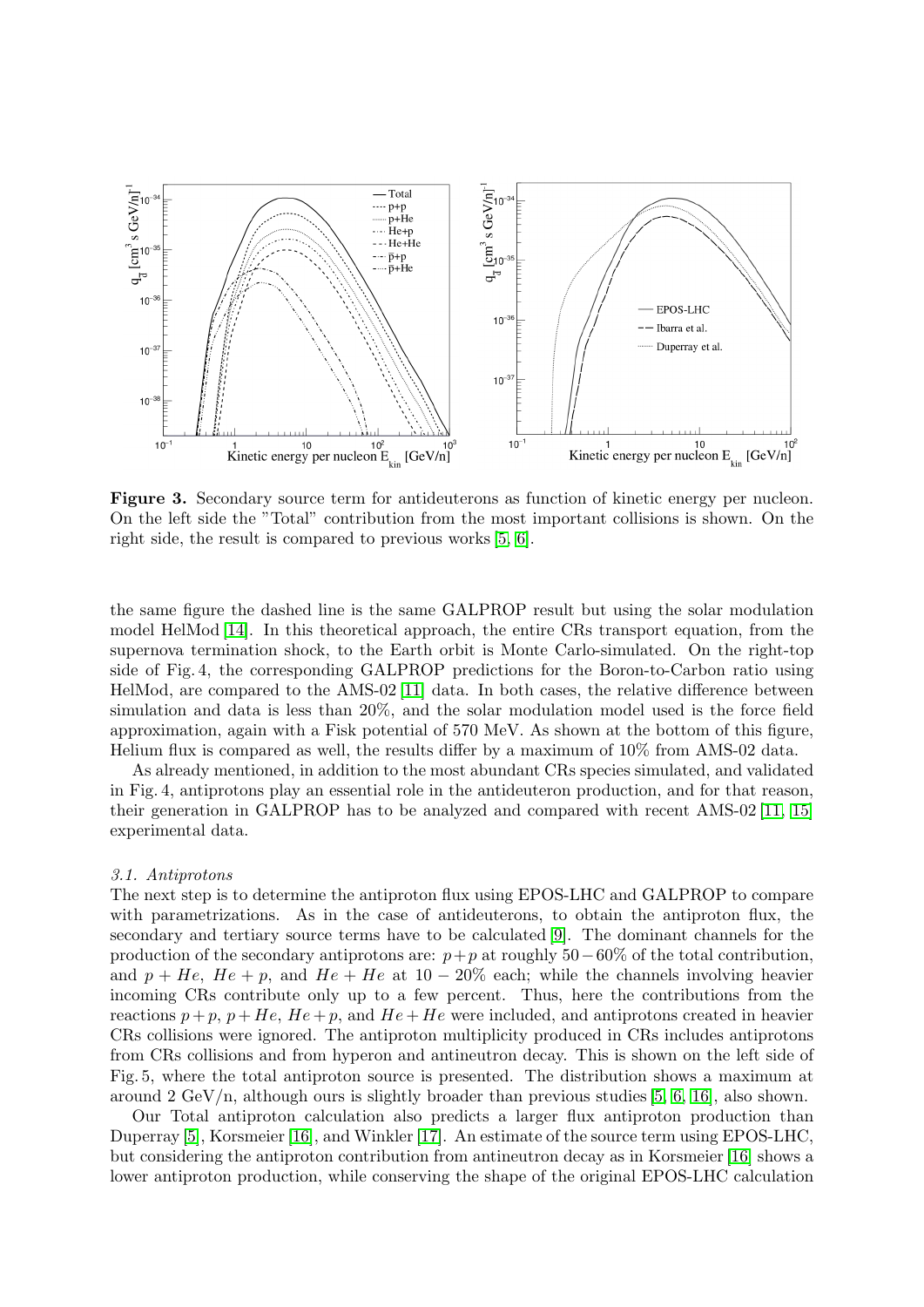

Figure 4. Results obtained with GALPROP and the parameters for proton, Boron-to-Carbon ratio and Helium compared to the most recent data from AMS-02 [\[11\]](#page-7-10) experiment.

(Total). This indicates antiproton overproduction generated by EPOS-LHC is related to an excess in the contribution from antineutron decays. On the right side of Fig. 5 the antiproton flux is compared to the one obtained by Winkler et al. [\[17\]](#page-7-16) and the data from AMS-02 [\[15\]](#page-7-14). Our EPOS-LHC simulation predicts a larger antiproton flux below 10 GeV/n, reaching a magnitude 1.5 times larger than Winkler calculation. At high energies the antiproton flux calculated with EPOS-LHC shows similar results as the flux from Winkler.

# 3.2. Deuterons and Antideuterons

Once the propagation parameters have been defined and tested, it is safe to proceed with the transport of deuterons and antideuterons, as shown in Fig. 6. On the left side of the figure, the deuteron flux times  $E_{kin}^{2.7}$  is plotted as a function of the deuteron kinetic energy. Besides the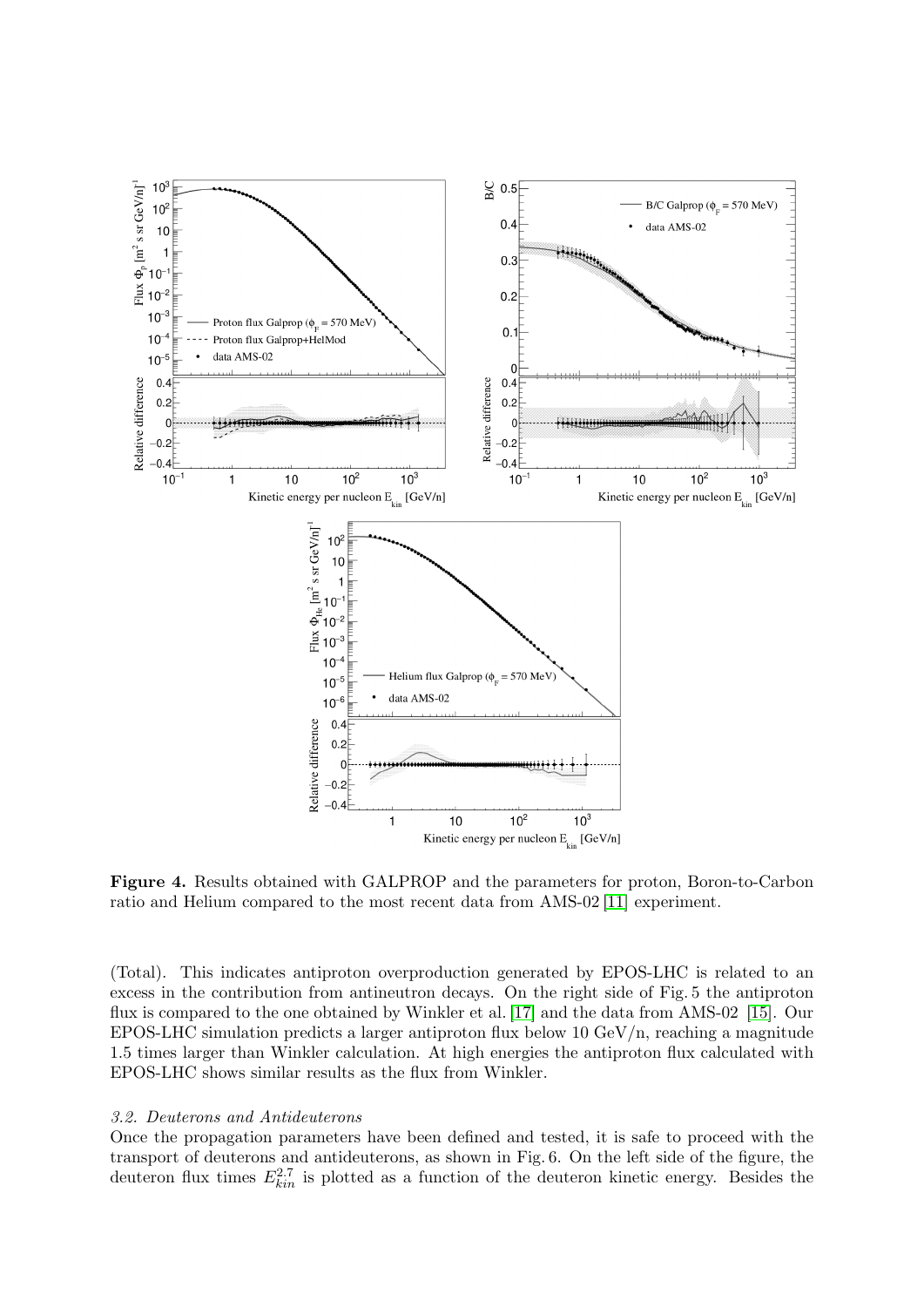

Figure 5. (Left) Antiproton secondary source term for EPOS-LHC. (Right) Antiproton flux obtained with EPOS-LHC and GALPROP compared to AMS02 [\[15\]](#page-7-14) data and Winkler [\[17\]](#page-7-16) prediction.

deuteron result, the helium flux is included in the same plot to show the good description of data by GALPROP. Data from AMS-1 [\[18\]](#page-7-17) and AMS-02 [\[15\]](#page-7-14) are presented in the figure together with data from CAPRICE [\[19\]](#page-7-18), which is the only deuteron measurement at high energies. The deuteron flux considering coalescence [\[8\]](#page-7-6) is represented by the thin solid line. The dot-dashed line is the result without coalescence.

As can be observed in Fig. 6, the deuteron flux including coalescence production of deuterons at high energies shows an improved description of data. On the right side of Fig. 6, the deuteronto-helium ratio results are presented and compared to data from CAPRICE [\[19\]](#page-7-18) and SOKOL [\[20\]](#page-7-19). The CAPRICE [\[19\]](#page-7-18) ratio was reevaluated with the helium data from AMS-02 [\[11\]](#page-7-10). Again, as in the left side figure, it is observed deuteron simulation containing coalescence production describes data satisfactorily; however, this simulation is not enough to account for the excess predicted by SOKOL [\[20\]](#page-7-19).

#### 4. Result

The end result of the antideuteron flux calculated with EPOS-LHC as event generator to simulate CR collisions, simultaneously with the afterburner to produce antideuterons through the coalescence model, and the propagation of these particles in the Galaxy by means of GALPROP is presented in Fig. 7. The first notorious feature on the left side of this figure is that the antideuteron flux evaluated here (solid line) is the largest one compared with previous works. Indeed, the predicted antideuteron flux is around 30% larger than the flux calculated by Duperray et al. [\[5\]](#page-7-7) and nearly to 4 times the one inferred by Ibarra et al. [\[6\]](#page-7-4). The last result is not surprising, since from the source term in Fig. 3 it was evident EPOS-LHC+afterburner produce a higher number of antideuterons as a consequence of the larger cross-section. The predicted antideuteron flux obtained with EPOS-LHC, also shows a wider distribution compared with the mentioned studies, due to a broader high energy contribution originated in a high production cross-section. An effect of the energy-dependent coalescence momentum and the cross-section derived from that analysis [\[8\]](#page-7-6) is the slight shift of the maximum in the antideuteron flux that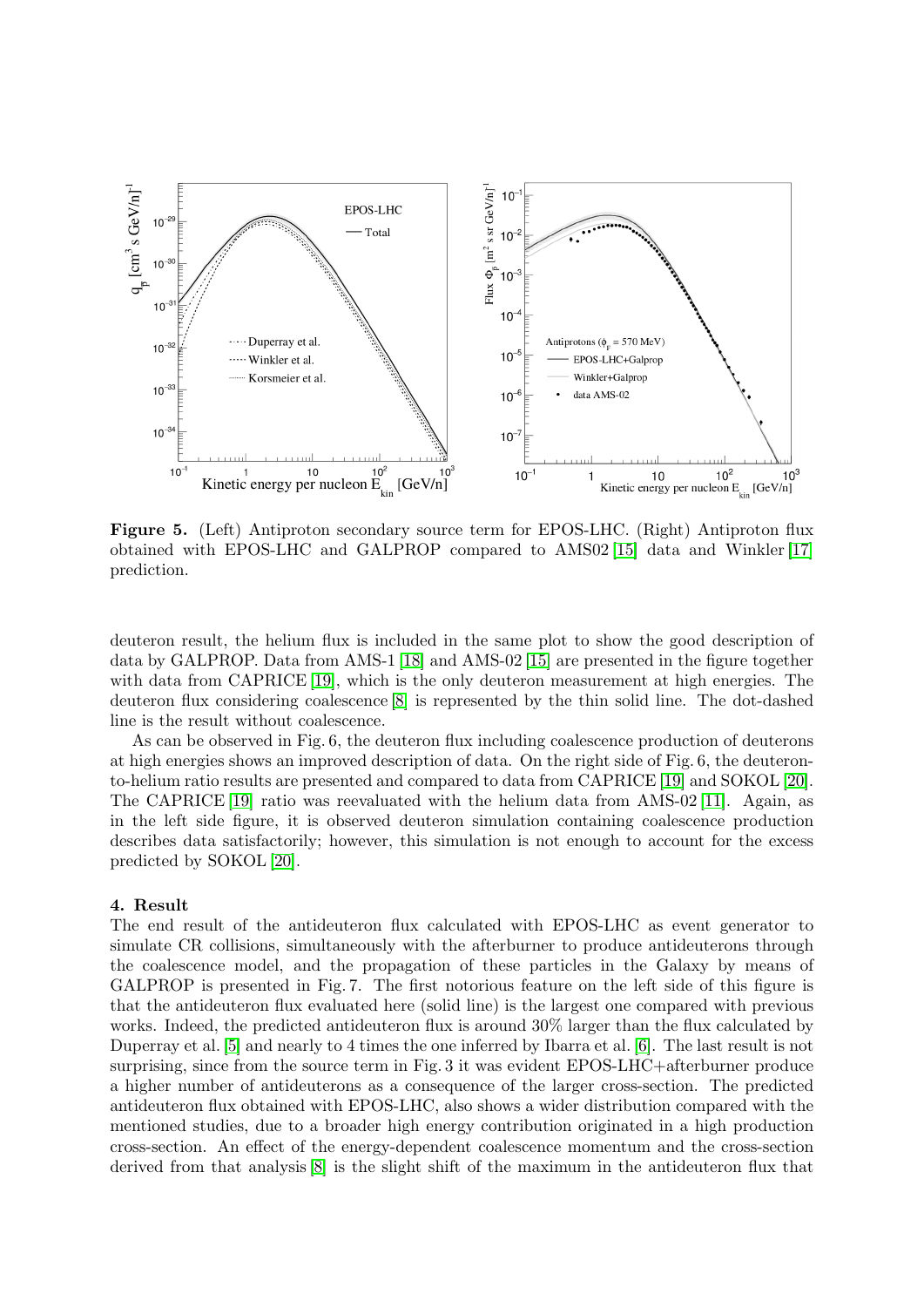

Figure 6. (Left) Deuteron flux produced using QGSJET-II-04 with coalescence (thin solid line) and without coalescence (dot-dashed line) propagated with GALPROP and compared to data from AMS [\[11,](#page-7-10) [18\]](#page-7-17), CAPRICE [\[19\]](#page-7-18). (Right) Deuteron-to-Helium ratio compared to data from CAPRICE [\[19\]](#page-7-18), SOKOL [\[20\]](#page-7-19), and IMAX [\[21\]](#page-7-20).

now is around  $4-5 \text{ GeV}/n$ , when other calculations place it around  $3-4 \text{ GeV}/n$ .



Figure 7. Antideuteron flux at the top of the atmosphere obtained with EPOS-LHC and GALPROP. (Left) The result is compared to previous works from Ibarra [\[6\]](#page-7-4), Donato [\[22\]](#page-7-21) and Duperray [\[5\]](#page-7-7). (Right) The result is compared to antideuteron fluxes expected from dark matter annihilation or decay [\[2,](#page-7-1) [3,](#page-7-2) [4\]](#page-7-3). Sensitivity limits for AMS-02 and GAPS are also included.

If the coalescence momentum would have been considered constant at all energies, then the shape of the distribution would be the same as Duperray et al. [\[5\]](#page-7-7), or Ibarra et al. [\[6\]](#page-7-4). But since the suppression of the coalescence momentum was taken into account near the energy threshold,